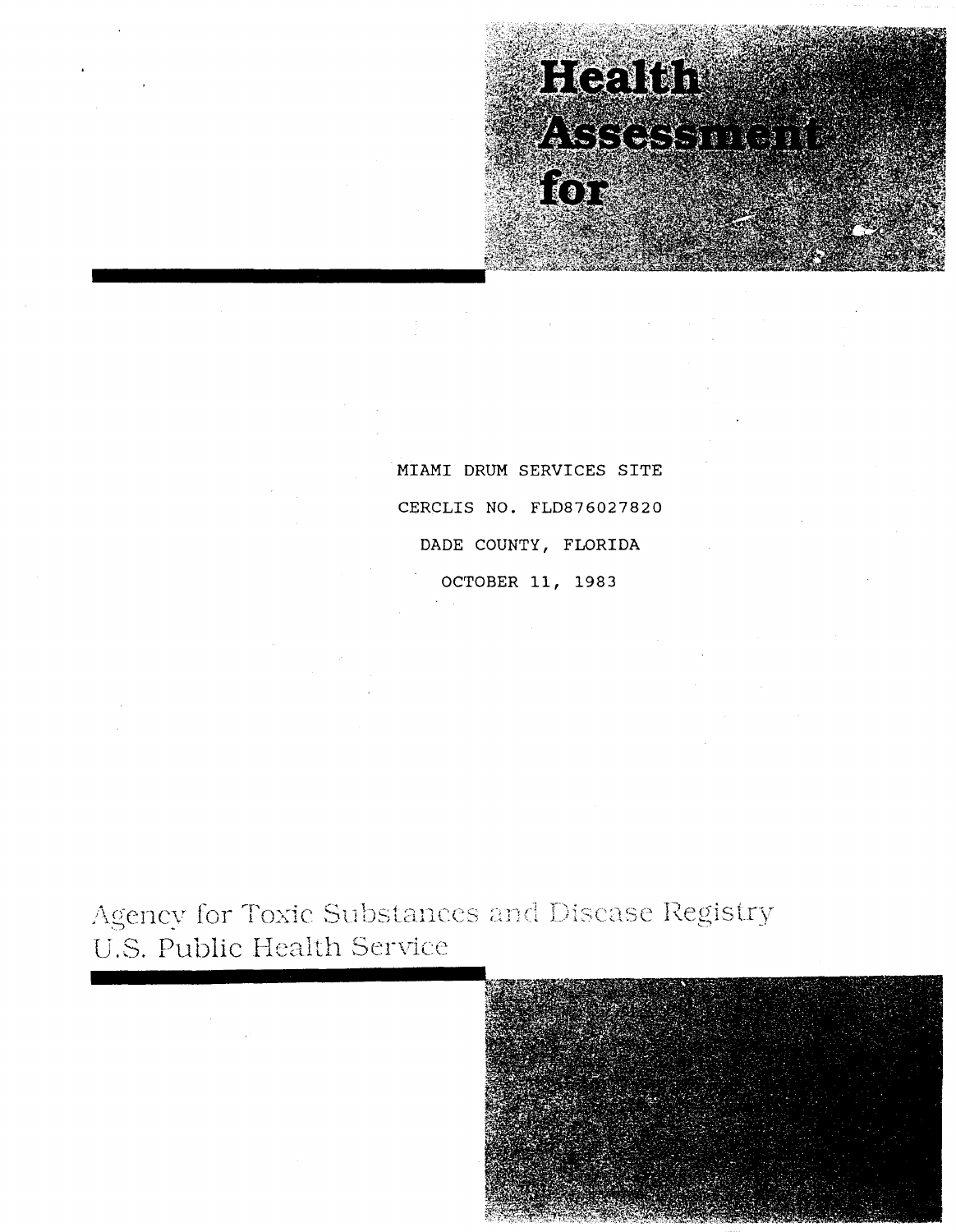October 11, 1983

 $-$ 

Environmental Health Specialist, SSB, CDD, CEH

Remedial Investigation for Miami Drum Services Site (MDSS) Florida

Stan Freni, M.D. Through: Mr. Chester L. Tate, Jr.

As per a September 29, 1983 request from Mr. Tate, I have reviewed the materials submitted on the MDSS and the Biscayne Aquifer. While this material came to us as a single review package, it was in reality two separate projects and we have treated them as such.

# Biscayne Aquifer

Due to time constraints, I have made ouly a few general comments about the Draft Report Biscayne Aquifer/Dade County Volumes I and II. This report requires a comprehensive review of the potential health effects and hazards associated with the use of the Biscayne Aquifer. The regional impact of contamination upon this sole source aquifer needs to be carefully assessed and considered with regard to the significance of the exposure pathway, the imminency of the health hazard and the need for immediate and/or long-term. remedial action because of the danger or potential danger to human health. While additional review time is needed to make a complete regional impact appraisal of the potential health effects, the following preliminary comments are offer/ed. A more complete review will be undertaken if requested by SIG.

According to the Biscayne Aquifer Report (pp.  $ES-5$  and  $B5-3$ ), the Phase II. data will be evaluated by the CDC for human health effects. It appears that our Superfund Implementation Group has already made an evaluation and has offered alternative ground water criteria that EPA may want to consider instead of those now in use. These are described in Ms. Jones' August 18, 1983 memorandum and on pages 4-25 to 4-30 in Volume I of the Biscayne Aquifer Keport. While the criteria levels in these items are clearly footnoted, it concerns me that a clear distinction is not made between cancer risk levels and recommended criteria or guidelines. EPA has declared that their water quality criteria cancer risk levels (November 28, 1980, Federal Register) were provided for information purposes only and do not represent an agency judgment on an "acceptable" risk level. In view of the recommended and possibly unattainable water quality criteria of zero for known or suspected carcinogens, we must be careful not to advocate or endorse these cancer risk levels as acceptable levels or criteria in ground water unless we have the appropriate supportive materials for justification.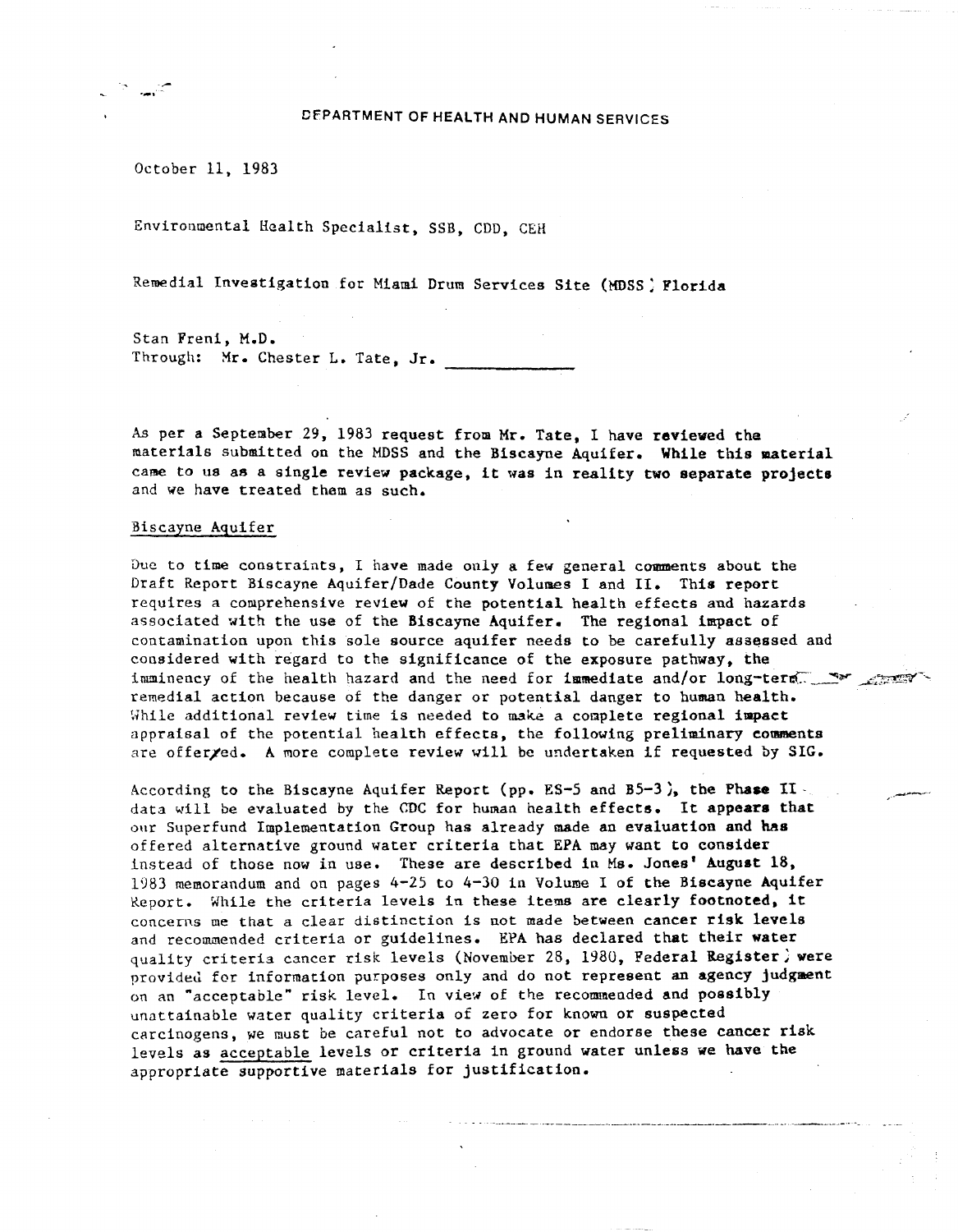With regard to the alternative criteria values that have been provided and endorsed in Ms. Jones' memorandum, I have concern that these values are already being identified as "Centers for Disease Control (CDC) Recommended Criteria" (page 4-30, Volume I) for appraising the health effects of contaminated water/resources. The "recommended criteria" have not been approved, or subjected to a paer review by the Chronic Diseases Division. Consideration needs to be given to the national ramifications of endorsing certain criteria for classifying ground water contamination. Proving the existence of ground water contamination and developing criteria for the "classification" of groundwater contamination would appear to be the responsibility of EPA or the U.S. Geological Survey, and not CDC. While ground water contamination can be harmful to human welfare and health, its existence is not dependent upon certain levels that may or may not be protective of human welfare or human health.

## Miami Drum Sarvices Site

Based on the MDSS report, the ground water investigation revealed no significant concentrations of metals or pesticides in the ground water (even though several chlorinated pesticides and herbicides were found) at the site. However, a number of volatile organic compounds were found at the MDSS in the ground water at levels that appear significant to human health. Maximum levels for vinyl chloride (38 ug/L), 1, 1-dichloroethene (7.7 ug/L), benzene  $(8 \text{ ug/L})$  and chloroform (13 ug/L) exceed both (1) EPA's Final Ambient Water Quality Criteria of zero for maximum protection of human health and (2) the cancer risk level of each compound for one additional case of cancer per 100,000 population. The maximum levels given for 1, 1-dichloroethene and benzene do not exceed EPA's Health Advisory for any one-day, ten-day or longer term level of exposure. No Final Water Quality Criteria, guidelines, or standards exist for 1, 1 dichloroethane (maximum level found, 92 ug/L) and chloroethane (maximum level found, 136  $\text{ug/L}$ ).

According to the MDSS report, the groundwater investigation could not identify any specific contamination plumes or the source of the contamination present in the three clusters of wells drilled, sampled and analyzed by the U.S. Geological Survey. The contamination found was similar to the results of the Biscayne Aquifer Study pertaining to widespread toxic contamination of the ground water in Northwest Dade County. With regard to the presumed benefits of the initial remedial actions by Dade County for mitigating metal and pesticide contamination (pp 6-16 and 6-19), the MDSS report needs to address whether the overall design of the ground water investigation could acceptably detect the presence or absence of a contamination plume(s) from the MDSS. For example, were the number and depth of the well clusters sufficient to identify and/or delineate the boundaries of a contamination plume? The sampling scheme and results should describe the influencing factors of (1) any groundwater flow reversals due to excessive rainfall and higher canal water levels,  $(2)$ pumping at Medley Well Field, and (3) pumping at the Miami Springs Preston Well Field or other fields at the time of sampling. While a cone of depression of about three meters deep can be created around the Miami Springs Preston Well Field with a withdrawal rate of 150 mgd and it is reported that MDSS can lie within this cone of depression, did this cone of depression exist during the period of sampling? Without clarification of the above factors in the MDSS Report, any interpretation of the groundwater sampling data and appraisal of the initial remedial measures is limited.